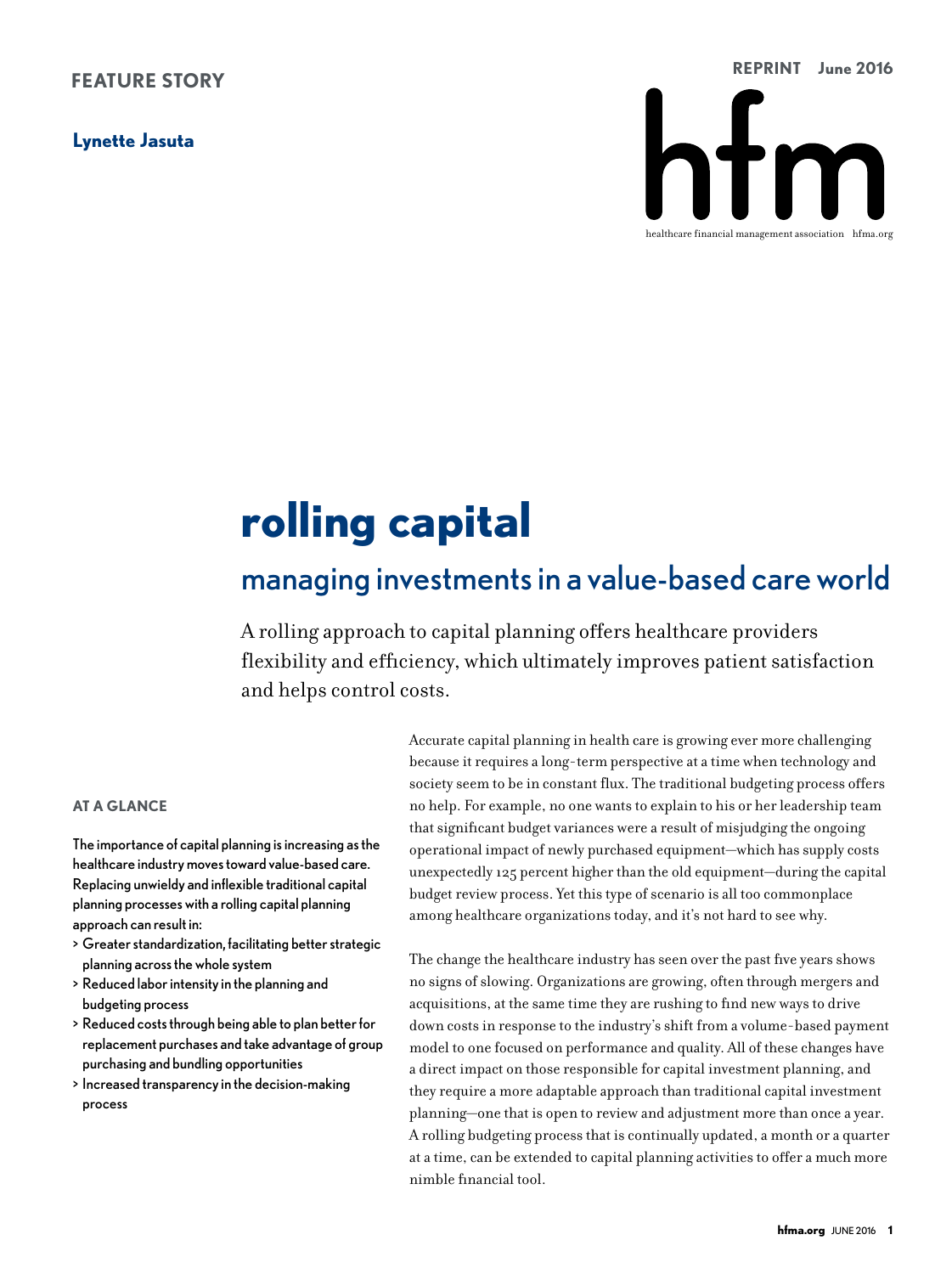#### **The Impact of Value-Based Care on Capital**

In a value-based environment, healthcare providers assume responsibility for caring for a population of patients across a continuum of care. No longer do patients receive all services at one specific location. This new reality is forcing organizations to redefine how they are making investment decisions and to assess the value of their investments outside the four walls of their hospital.

Value-based care demands an increased focus on quality and cost savings. Organizations are looking for ways to get more for less, to enhance their purchasing power, and/or lower overall price per unit. If an organization has \$100,000 to spend on capital and can negotiate a 10 percent price reduction, that equates to \$10,000 in freed up capital to replace more devices or invest in new services. It means adopting the same mindset that healthcare organizations have been applying for the past decade to reduce supply costs or outsource services such as laundry.

#### **Lessons from Other Industries**

To ensure solid investment decisions are being made based on value, many hospitals and health systems are moving away from the traditional once-a-year capital planning process and adopting a more flexible and more accurate rolling approach, following the model of other capital-intensive industries such as airlines and manufacturing.

If you look at an airline's fleet of planes, you will notice the standardization. The company picks a manufacturer, make, and model for a particular service route—short, long, or international—because it reduces safety events, requires a lower inventory of parts, makes it easier to have trained maintenance crews everywhere, and contributes to improved employee satisfaction. The airline operates under a long-term strategy, but it reevaluates and makes changes to timing and quantity based on operational performance and other factors.

Similarly, large manufacturing organizations have five-year plans that include strategic initiatives, as well as plant replacement plans. These capital plans are reviewed every quarter, focusing on the next 24 months as well as projects underway. Just because a project starts does not mean that it won't be delayed or stopped entirely. Manufacturing leaders want their teams working on the portfolio of capital investments that will bring the most value to their organizations. If a new technology emerges or is released to the market faster than planned and will bring cost savings to the organization, they *reprioritize* and bring the project forward even if that means another project is pushed back or an active project is delayed. Manufacturing company shareholders expect them to take in new information and adjust so that they can:

- > Reduce costs
- > Standardize to minimize risk
- > Minimize workplace accidents
- > Adhere to regulatory changes
- > Take advantage of new technologies
- > Bring new products to market faster

Adopting a similar approach to capital planning in health care ultimately will contribute to improved patient satisfaction.

# **The Historical Approach to Capital in Health Care**

Historically, capital planning has been performed using one of two processes: discrete identification and a hybrid of discrete identification and funding pools. Organizations would try to identify and budget for each individual or discrete capital investment project once a year. These capital projects ranged from large strategic initiatives to individual pieces of equipment or systems that needed to be replaced or upgraded. Unfortunately, both of these approaches pose difficulties that limit their usefulness.

#### **Discrete Identification**

The discrete identification process presents poses distinct challenges for healthcare organizations due to four inherent shortcomings.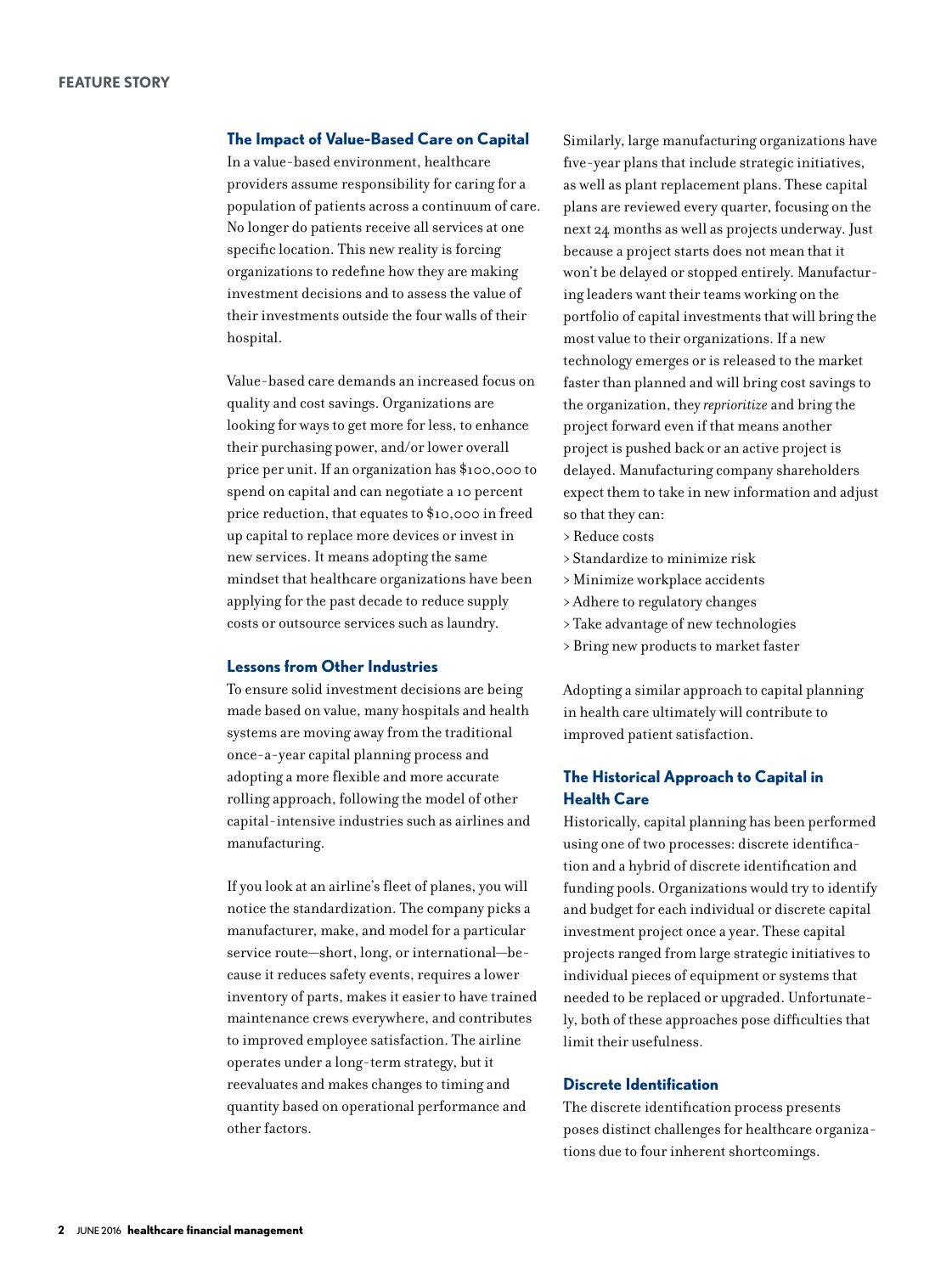*Inefficiency and tediousness.* Hundreds of resource hours are spent creating and reviewing projects. The process taxes the functional areas (IT, facilities, clinical engineering, purchasing, and finance) that need to properly vet the initiatives, prepare cost and revenue models, and obtain quotes. Missed assumptions lead to variances in the original budget, and in operational performance once a project is placed into service.

*A lack of data.* The metrics that operational and service-line leaders require to properly identify which assets can be maintained and which must be replaced do not exist, creating a serious concern because the investment decisions have long-term consequences.

*Inflexibility.* Healthcare organizations are unable to react to opportunities that arise during that year.

*Predictable carry-over.* Single-year planning often leads to a carry-over of capital funds to the next fiscal year when planned projects do not start and/or are not completed on time. As a result, the organizational benefits are not realized in the planned time period. Furthermore, most organizations do not have the discipline to layer in the impact their capital investment portfolio would have on their operating budget, which leads to variance throughout the following years. For example, project implementations spanning multiple fiscal years can affect future years' operational plans if the operations team hasn't included previously approved projects in the upcoming operating budget cycle.

# **Hybrid of Discrete Identification and Funding Pools**

Some healthcare organizations have adopted the hybrid approach because they have found budgeting for every discrete capital investment to be simply impossible. With a hybrid approach, organizations continue to use the discrete budgeting process for large, strategic projects. Meanwhile, however, for projects below a certain threshold and items needed to maintain operations—e.g., systems, equipment, and infrastructure—the organizations also provide a

pool of investment funds to a region, entity, or service line, which is then able to control and use those dollars to fund the smaller projects.

The hybrid approach does help resolve some of the problems inherent in a discrete planning process. But it introduces others, including the following.

*A lack of accountability.* Pools lead to less accountability, as well as the use of less rigorous analytics in validating the need and the ongoing benefits, or costs, to the organization over the life of the investment project.

*A decrease in standardization.* As a result of decentralization across the organization, individual regions, entities, and service lines are able to make decisions regarding manufacturer, make, and model based upon their preferences. A larger number of vendors for each taxonomy of assets leads to increased operational expenses. It takes more parts, training, and resources to support a vast variant compared to a smaller mix of equipment.

*More variation in patient care.* Achieving repeatable results across a large healthcare organization is more difficult when the equipment, configuration, and systems used to provide care differ.

*A reduction in purchasing power.* Organizations cannot negotiate as well and obtain the lowest acquisition costs when there is no detailed plan and consistency of need across the organization.

#### **The Rolling Capital Option**

Rolling capital is an alternative approach to planning that enables organizations to incorporate changes in information, market, technology, regulation, and operational performance and adjust as needed. It helps organizations properly vet and analyze strategic initiatives for large threshold projects. Using metrics, it helps organizations identify and diagnose the criticality of their assets, prioritize those most in need of repair or replacement, take immediate action, and reduce carry-over.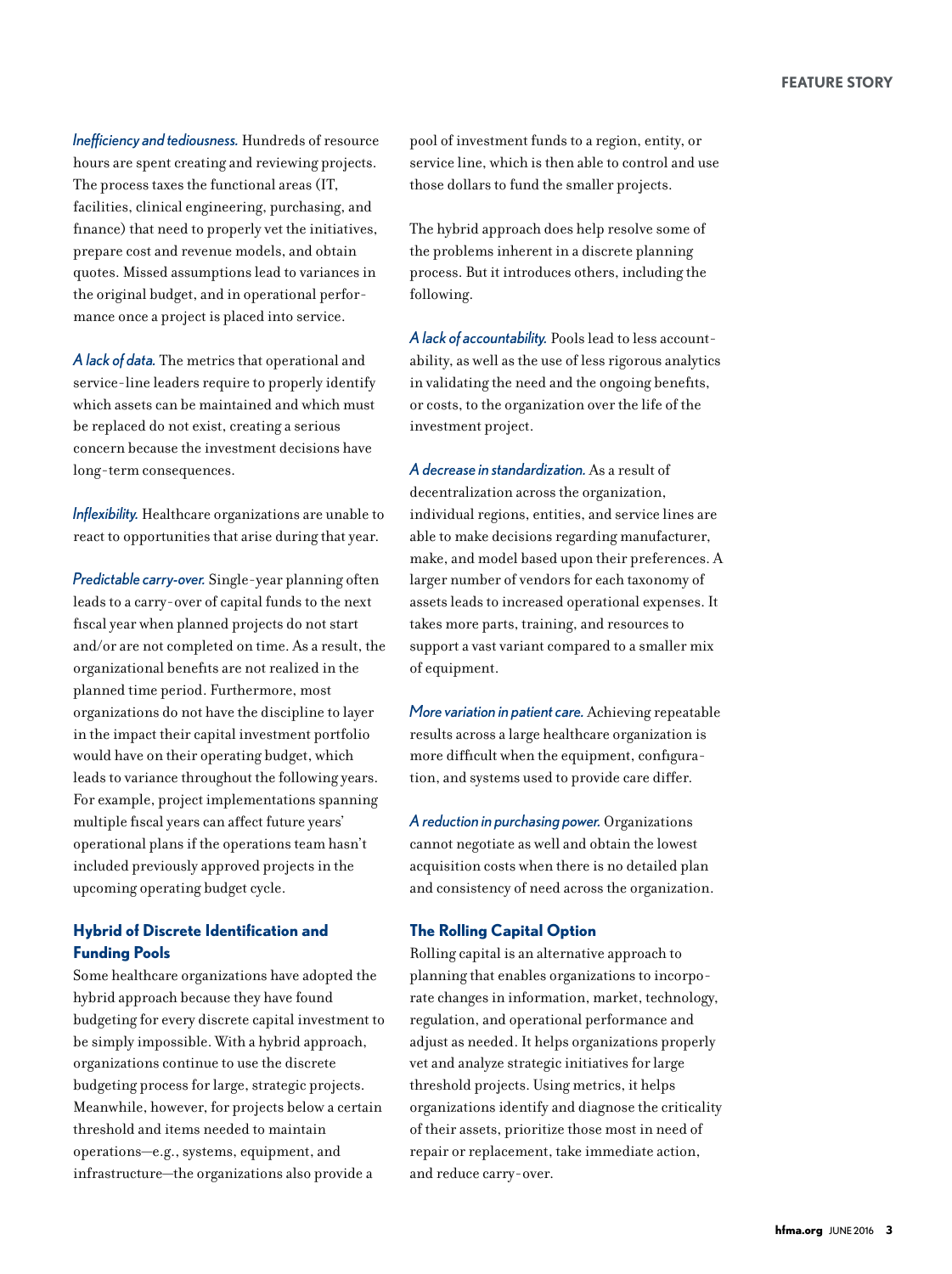#### **FEATURE STORY**

A rolling capital system keeps the organization focused on both short-term operational results, as well as ensuring the team can properly plan for the next three to five years. With the right systems and metrics, staff spend less time inputting data and more time performing analytics and reviewing trends, volumes, and costs.

#### **Implementation Process**

Unlike the traditional annual budget cycle, a rolling capital approach enables organizations to maintain alignment between operational performance and the capital investment portfolio, anticipate upcoming expenditure, and maintain tight control over cash outflows, and incorporate changes.

Typically, a rolling capital planning approach comprises the following steps in an ongoing quarterly cycle:

- >Updating the rolling operational financial forecast
- > Reviewing forecasted spending for projects underway and planned of the next 12 to 24 months
- > Adjusting the operational plan, including capital capacity, as needed
- > Confirming capital portfolio alignment and value
- > Adjusting capital projects (e.g., delay, bring forward, cancel, or release funds)

Organizations can transition to a rolling capital approach in phases. Typically, an organization's value investment portfolio will be the easiest to transition to the rolling approach will be the portfolio, and the maintain portfolio (i.e., investments in equipment, IT systems, and buildings and facilities to maintain the quality and services the organization delivers to the community) will require more time for such a transition.

The transition itself involves five key steps:

- > Identifying capital investment portfolio groups
- > Establishing prioritization and evaluation metrics for each portfolio
- > Establishing a centralized team and tool for the maintain portfolio
- > Evaluating and prioritizing the workflow
- > Reviewing the overall portfolio

#### *Identification of capital investment portfolio groups.*

Portfolios for similar projects should be established using a "margin plus mission" philosophy. All projects in a portfolio should be vetted using the same type of criteria. The aim for the combined investments across an organization's portfolios should be to achieve the overall goals for the organization's total capital investment portfolio—include net operating income, ROI, and internal rate of return. The goals for each individual portfolio will vary, but significantly higher returns on the investments in the value and cost-reduction portfolios will be required, and therefore anticipated, to offset the maintain portfolio, which may have a negative effect.

The *margin* group of investments exists to maintain or improve current operations and includes investment in equipment, systems, and buildings to maintain the quality of care and the patient population the organization services today. New technology will be introduced that may allow the organization to deliver additional services or reduce costs, but the main reason for an organization to invest within this portfolio is to maintain the level and quality of the services it delivers to its current patient population.

Investments in quality of care and employee safety also fall within margin group. These include investments into the operations of an organization that will significantly affect the quality of care or reduce harmful events for patients and employees, such as reducing the occurrence of avoidable readmissions, nonbillable visits, and worker's compensation events.

One margin portfolio goal, for example, might be to ensure the collection of investment initiatives has a \$0 net impact on net operating income (supplies, labor, maintenance).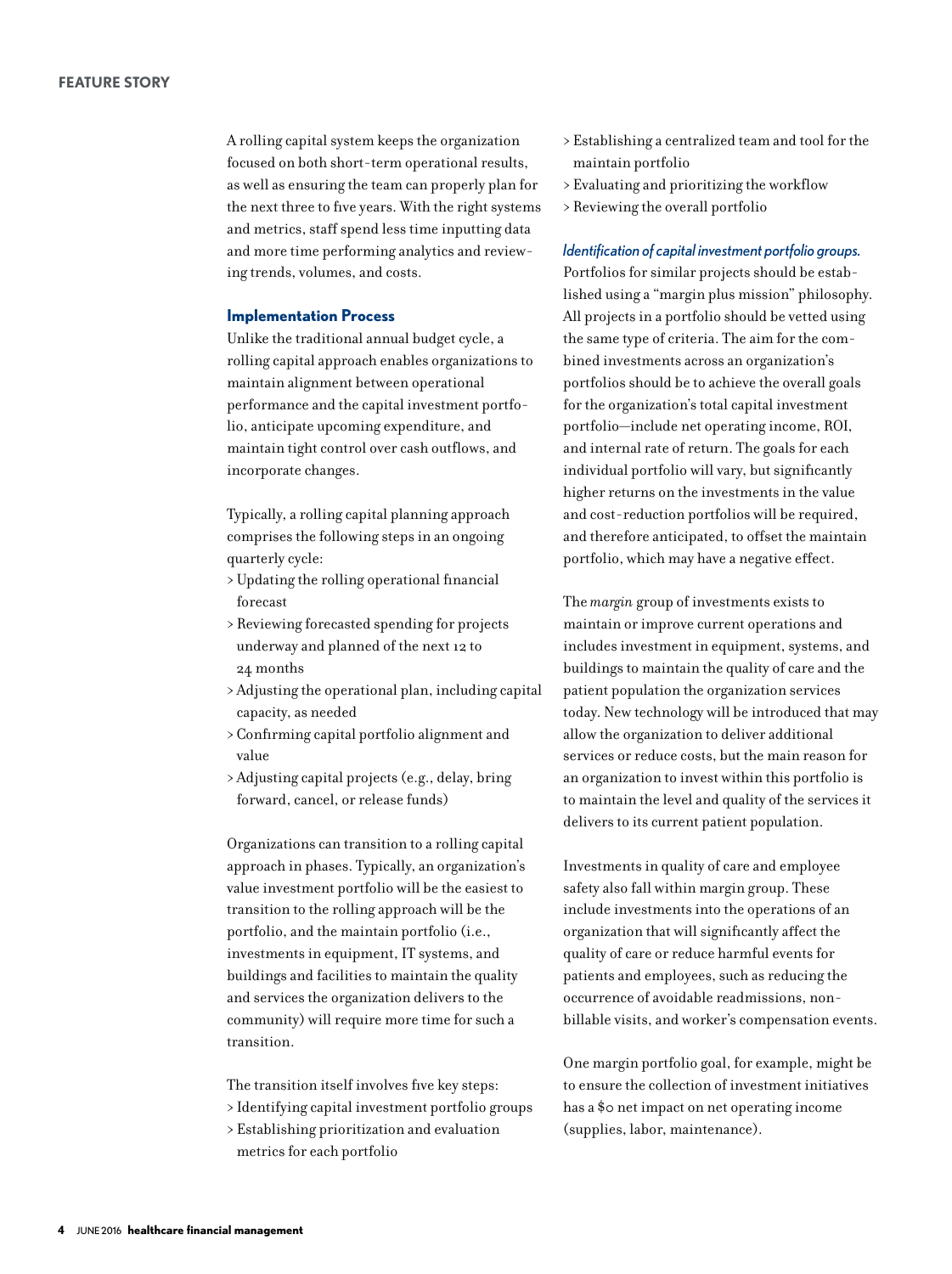The *mission* group of investments are meant to increase value or reduce costs.

Consolidating services to a more central location that is easily accessible by public transportation, investing in facility aesthetics, and providing new services are examples of value investments. The goal for such a portfolio might be to achieve a 4 percent overall return on collection of investment initiatives and a payback of five years.

Cost-reduction investments are those that significantly reduce the operational costs of the organization. Investing in a new fleet of vehicles or a boiler system that runs on biofuel resulting in a 50 percent reduction in utility costs starting in year one are examples of cost-reduction investments. The goal for the cost-reduction portfolio might be that the collection of projects will have a payback period of less than two years.

*Establishment of prioritization metrics.* Metrics should be established for evaluating projects in each subportfolio to assist the organization in assessing projects and making the best decisions for the organization, the employees, the community, and the patient population. Even though a project may meet the acceptance criteria, it still may not be approved if it does not align with the organization's overall portfolio goals. Trade-offs still need to occur.

The analysis should consider multiple scenarios and incorporate the capital constraints and metrics to assist in portfolio selection. Different types of metrics should be established for evaluating investment projects within different subportfolios.

Data-driven metrics, for example, are important for evaluating equipment and facilities and allocating funds in the maintain portfolio. Assigning an overall "criticality" score to each individual piece of equipment or facility based upon several metrics allows funds to be allocated where they are most needed rather than giving the funds to an entity or region based upon financial performance. Highest scores are given highest priority for replacement. The exhibit below shows examples of metrics that can be useful in this area.

The projects in the value and cost reduction portfolios will be business-case-driven and will have a combination of quantitative and qualitative metrics. Qualitative metrics should be assigned a numerical value to provide a transparent, rational, and objective process that removes emotions and politics from the decision-making process. The financial ratios such as payback, net present value, and internal rate of return can differ for each portfolio. For example, more aggressive ratios may be appropriate for the portfolio of cost-reduction investments.

| <b>SAMPLE METRICS FOR USE REGARDING MAINTAIN PORTFOLIO ITEMS</b> |                                                                                                                                              |
|------------------------------------------------------------------|----------------------------------------------------------------------------------------------------------------------------------------------|
| Metric                                                           | <b>Description</b>                                                                                                                           |
| % of Useful Life                                                 | Derived by comparing when the equipment was put to use and the equipment's useful life<br>per AHA or other recommendations                   |
| Reliability                                                      | Describes how often the equipment requires maintenance (number of repairs)                                                                   |
| Maintenance Costs                                                | Maintenance costs to support equipment (parts, labor, service agreements)                                                                    |
| Maintainability                                                  | Derivative of purchase cost vs. maintenance cost incurred to date                                                                            |
| Supportability                                                   | Availability of parts or general supportability (e.g., parts no longer available, vendor<br>notification parts going end of life in x years) |
| Equipment Function                                               | Evaluates equipment failure risk in relation to equipment function (e.g., life support,<br>ancillary, training)                              |
| Volumes                                                          | Used by team to understand if volumes associated with the equipment/facility are trend-<br>ing up or down                                    |

Published in *hfm* magazine, June 2016 (hfma.org/hfm).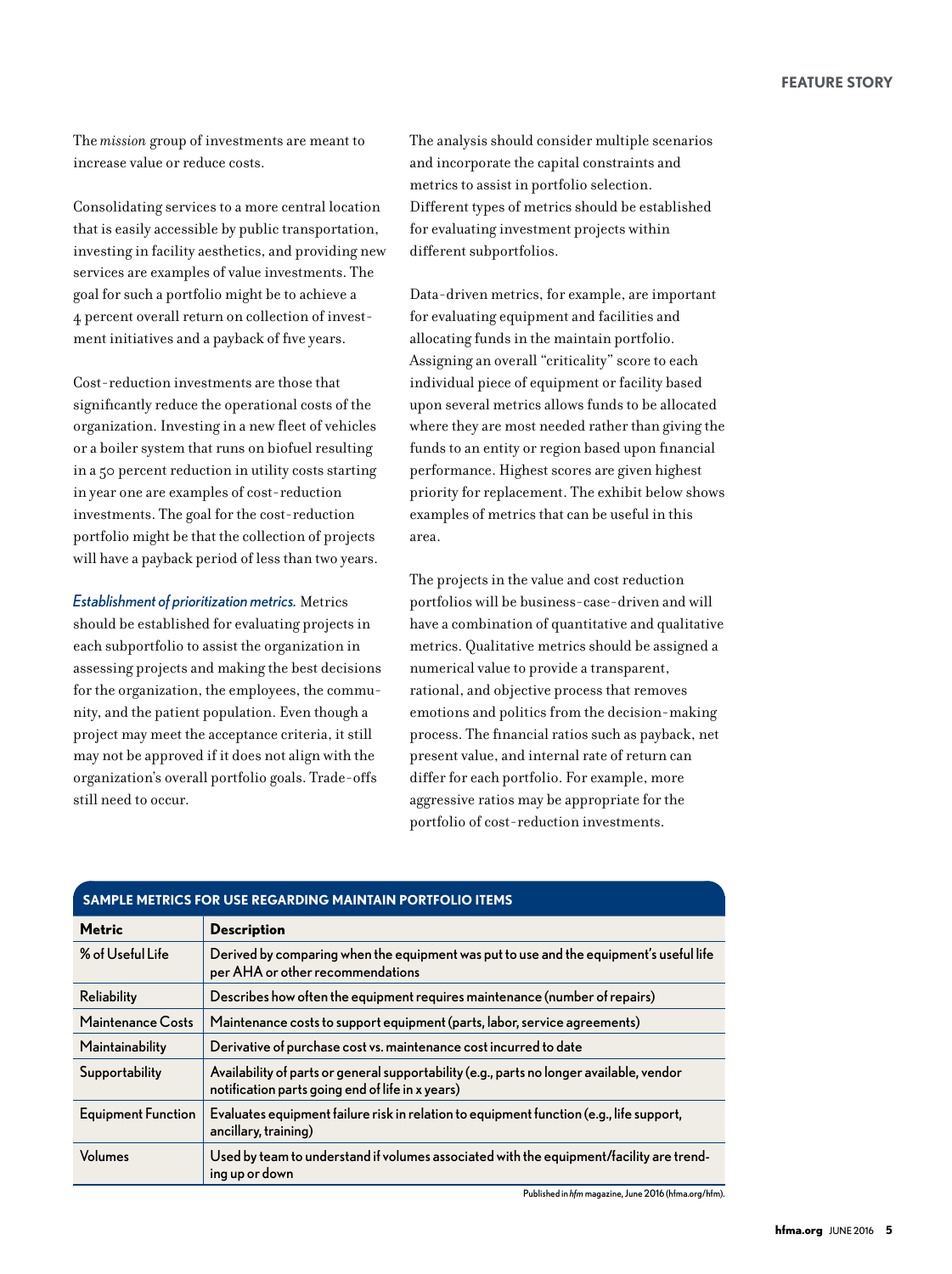Quantitative metrics include things like the number of patients or members, cost avoidance, and market penetration. By contrast, qualitative organizational parameters include financial goals, quality, and satisfaction. During the evaluation process, a numerical value is assigned based on alignment with the goal. In an example scale, a value of 100 would be given for total alignment, 75 for high alignment, 50 for some alignment, 25 for little alignment, and 0 for no alignment.

#### *Establishment of centralized maintain portfolio team*

*and tool.* A centralized team should be established and should be charged with focusing solely on the maintain portfolio. This portfolio requires special attention because it presents the greatest opportunity to drive down acquisition costs, to reduce harmful events due to variability in equipment across the organizations, and to reallocate equipment to other service areas.

A set of data-driven metrics can assist the team in evaluating and identifying the equipment that is in the most critical need for replacement each quarter. The team also should establish both guidelines for future acquisitions (i.e., manufacturer, make, and model) and agreements with vendors on pricing based on the expected replacement volumes for the next 24 to



# **SAMPLE REPORT SHOWING FIVE-YEAR ANTICIPATED REPLACEMENT SPENDING NEEDS**

60 months. The team should be held accountable for driving down acquisition costs, ongoing operational costs, and harmful events affecting both patients and employees associated with the maintain portfolio of investments. Tools should be implemented that help the team by providing a global view of all equipment and facilities and enabling the team to run scenario analytics and predict the spending needed for the next 3 to 5 years.

*Evaluation and prioritization of workflow.* Appropriate workflow vetting steps should be established for each portfolio of projects, including gathering the information required for each project. It is important to establish a project champion whose clearly articulated role should include ensuring time is not wasted by functional teams.

The portfolio of projects should be reviewed each quarter to allow for adjustments (e.g., delay, bring forward, cancel).

The following the steps offer on example of a process for launching a project in the value portfolio:

- > Proposal entered by requestor
- > Project champion review
- > Functional review performed by clinical engineering, IT, facilities management, and business development—high-level estimate
- > Project champion review
- >Gate 1 approval by capital committee (if approved, process continues)
- > Business plan updated by requestor
- > Second functional review performed—detailed business case
- > Purchasing and finance review
- > Project champion review
- >Gate 2 approval by capital committee (if approved, process continues)
- > Release of funds—by phase (e.g., architecture design)
- > Portfolio evaluated each quarter and project adjusted as needed

Organizations should not hesitate to delay or cancel projects that have already started, if

Published in *hfm* magazine, June 2016 (hfma.org/hfm).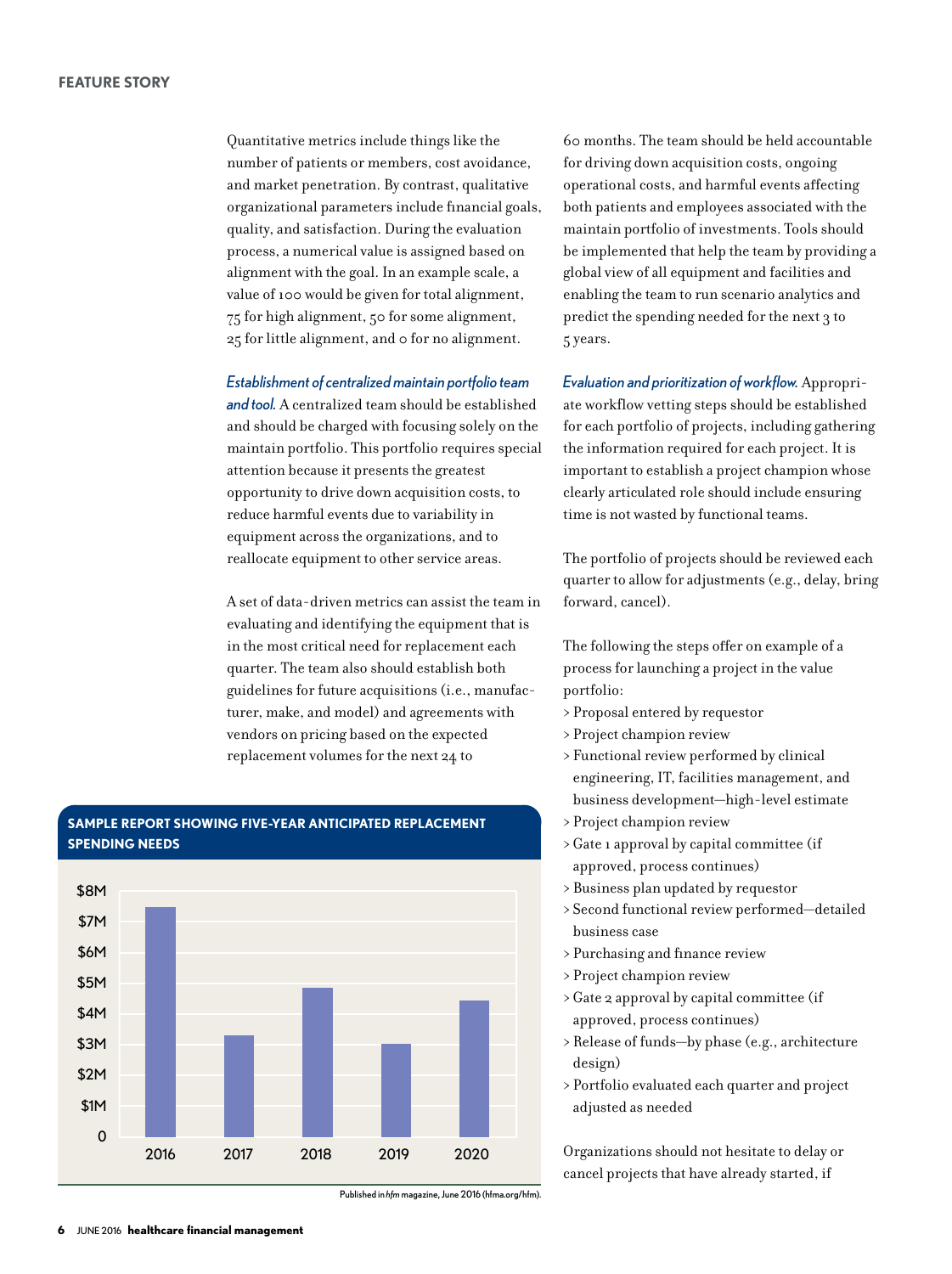necessary. It is good business sense to alter course should another important opportunity become available or the situation change significantly due, for example, to a market or regulatory shift.

*Reviewing the overall portfolio.* It is important that the organization's overall portfolio deliver the expected return across the investment portfolio. If not, adjustments will be needed, such as moving forward investments that deliver more value and delaying others in accordance with overall portfolio goals. Establishing a process to validate that the portfolio is on track to deliver the expected results is important, as being able to make course corrections as needed.

# **Benefits of Rolling Capital Planning**

Organizations that use a rolling capital planning approach enjoy a continuous process that integrates strategic, operating, and capital financial planning, resulting in reduced costs, increased flexibility of staff, and reduced risk with regard to quality of patient care, harm to employees, and operations. These improvements are largely attributable to four factors.

*Greater standardization.* Rolling capital lets organizations plan out multiple years and determine the right strategy for facility maintenance and standardization of equipment, infrastructure, and systems across the entire health system.

*Reduced labor intensity.* With a rolling capital approach, managers can focus on strategic projects rather than having to pore through lists of equipment, systems, and infrastructure seeking to identify which individual items they want to submit for replacement, and then obtaining quotes and having the functional team s review the proposed projects. Meanwhile, functional teams are not burdened with reviewing and analyzing every individual capital project proposal to determine its completeness.

*Reduced costs.* Visibility into replacement needs for the next five years allows for identification of group purchasing and bundling opportunities and enables organizations to negotiate more effectively with vendors, thereby reducing expenditures.

*Transparency.* A rolling capital approach provides visibility into how decisions are made. Teams use data and metrics as they becomes available to make decisions, making them less susceptible to politics or guesswork. A rolling plan lays out what the organization is investing in, when the investment is being made, and why.

#### **Routine Replacement**

A important additional advantage of a rolling capital planning process, tied to transparency, is that it provides a means to facilitate routine replacement of critical equipment and systems. The identification of routine replacement equipment and systems is one of healthcare management's most difficult and timeconsuming responsibilities, which is why a rolling capital forecast is key. Organizations can realize substantial benefits from a system that automatically updates on a quarterly basis and incorporates key metrics such as volumes, work orders, quality events, and technology obsolescence. Such systems enable a centralized team to analyze the changes and identify the most critical assets to replace in the next quarter. Equipment is replaced based upon critical need rather than being allocated out to regions, entities, or service areas based upon a financial metric.

The best practice is to identify a cross-functional team that is responsible to work with operations to properly plan for the future, specifically identifying replacement technology and establishing pricing with vendors.

#### **Tips for Success**

Organizations striving to implement a rolling capital budget can benefit from lessons learned by early adopters of this type of budgeting process.

*Expect to be met with resistance initially.* Changing to rolling capital planning takes away control of